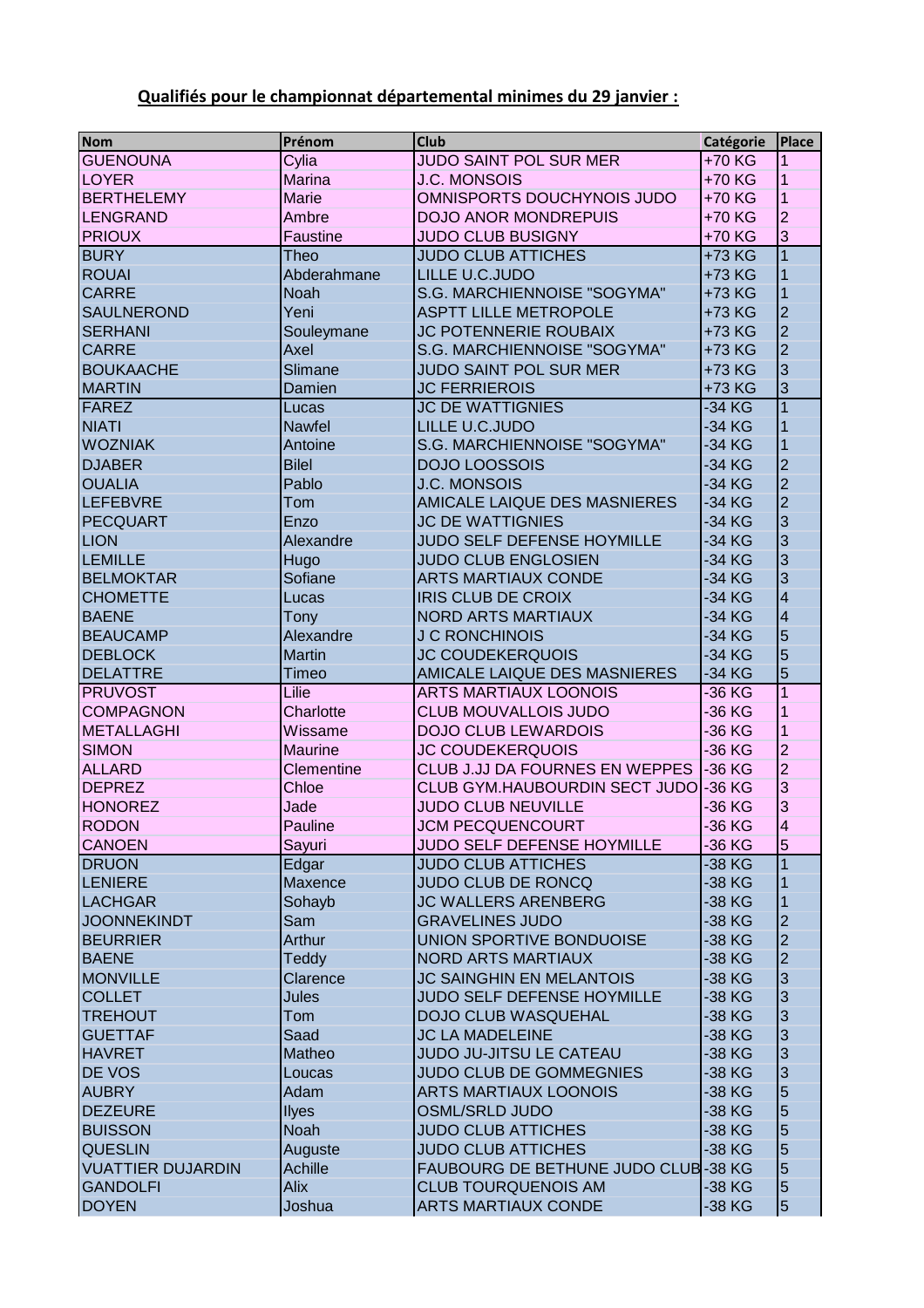| <b>ROBACHE</b>             | Camille         | <b>JC WALLERS ARENBERG</b>                    | -38 KG   | $\overline{5}$                   |
|----------------------------|-----------------|-----------------------------------------------|----------|----------------------------------|
| <b>MELIDEO</b>             | Camille         | <b>DOJO CLUB ANICHOIS</b>                     | -38 KG   | $\overline{7}$                   |
| <b>ROLAND</b>              | Benjamin        | <b>BUDO CLUB BERTRESIEN</b>                   | -38 KG   | $\overline{7}$                   |
| <b>VERCLEYEN</b>           | Louna           | <b>DOJO ESTAIROIS</b>                         | -40 KG   | 1                                |
| <b>CASTRE</b>              | Gaetane         | <b>JUDO CLUB NEUVILLE</b>                     | -40 KG   |                                  |
| <b>HAMADI</b>              | Lina            | <b>DOJO CLUB ANICHOIS</b>                     | -40 KG   |                                  |
| <b>DETHON MARCHAND</b>     | Lilia           | <b>GRAVELINES JUDO</b>                        | -40 KG   | $\overline{2}$                   |
| <b>DECOURTRAY</b>          | Elina           | <b>IRIS CLUB DE CROIX</b>                     | -40 KG   | $\overline{2}$                   |
| <b>CORDIER</b>             | Emilie          | <b>JUDO CLUB BUSIGNY</b>                      | -40 KG   | $\overline{2}$                   |
| <b>STAMENS</b>             | Cloe            | <b>J.C.CANTINOIS</b>                          | -40 KG   | 3                                |
| <b>CORREIA</b>             | Liana           | <b>JUDO CLUB LINSELLOIS</b>                   | -40 KG   | 3                                |
| <b>GOSSART</b>             | Hugo            | <b>JC SAINGHIN EN MELANTOIS</b>               | -42 KG   |                                  |
| <b>DUCOULOMBIER</b>        | Timeo           | <b>JUDO CLUB WERVICQUOIS</b>                  | -42 KG   |                                  |
| <b>MADEIRA</b>             | Lucas           | AMICALE LAIQUE DES MASNIERES                  | -42 KG   |                                  |
| <b>SOHIER</b>              | <b>Noah</b>     | <b>J.C.GONDECOURT</b>                         | -42 KG   | $\overline{2}$                   |
| <b>DEPERLECQUE MUNDUTI</b> | Nathanael       | LILLE U.C.JUDO                                | -42 KG   | $\overline{2}$                   |
|                            |                 |                                               |          | $\overline{2}$                   |
| <b>AUDOUARD</b>            | <b>Mathis</b>   | <b>ALLIANCE JUDO 59</b>                       | -42 KG   |                                  |
| <b>FHIMA</b>               |                 | Mohamed youssef CLUB GYM.HAUBOURDIN SECT JUDO | $-42$ KG | $\overline{3}$                   |
| <b>BELKOUACI</b>           | Wessil          | OLYMPIQUE GRANDE SYNTHE JUDO                  | $-42$ KG | $\overline{3}$                   |
| <b>CHAKROUN</b>            | Ziyed           | LILLE U.C.JUDO                                | -42 KG   | $\overline{3}$                   |
| <b>BOUDERBANE</b>          | Aymen           | <b>ALLIANCE JUDO 59</b>                       | -42 KG   | $\overline{3}$                   |
| <b>SALAH</b>               | Souleyman       | <b>J.C.QUIEVRECHAIN</b>                       | -42 KG   | $\overline{3}$                   |
| <b>TORRES</b>              | Gabriel         | <b>JUDO CLUB LINSELLOIS</b>                   | -42 KG   | $\overline{4}$                   |
| <b>WALLARD</b>             | Ylan            | <b>J.C.LESQUINOIS</b>                         | -42 KG   | 5                                |
| <b>MORONI</b>              | Alban           | <b>J C RONCHINOIS</b>                         | -42 KG   | 5                                |
| <b>DENDONCKER</b>          | Timeo           | <b>J.C.GONDECOURT</b>                         | -42 KG   | 5                                |
| SOUVANTHONG                | Dao             | <b>DOJO LOOSSOIS</b>                          | -42 KG   | 5                                |
| <b>REBEREZ</b>             | Paco            | <b>JUDO CLUB LINSELLOIS</b>                   | -42 KG   | 5                                |
| <b>BAILLEUX</b>            | Lucas           | <b>AM VALENCIENNOIS</b>                       | -42 KG   | 5                                |
| <b>BOUDZALI</b>            | Yazid           | <b>ALLIANCE JUDO 59</b>                       | -42 KG   | 5                                |
| <b>BEROUDIAUX</b>          | Daniel          | ASSOCIATION THIERACHE JUDO                    | -42 KG   | $\overline{7}$                   |
| <b>SANTRAINE</b>           | Axel            | <b>ARTS MARTIAUX CONDE</b>                    | -42 KG   |                                  |
| <b>DJORDJEVIC</b>          | <b>Novak</b>    | <b>ALLIANCE JUDO 59</b>                       | -42 KG   | 7                                |
| <b>COEUIGNART MEKERKE</b>  | Auxane          | JUDO SAINT POL SUR MER                        | -44 KG   | $\mathbf{1}$                     |
| <b>BENRAAD</b>             | Nariman         | <b>JUDO CLUB FLERS SART</b>                   | -44 KG   |                                  |
| <b>MOUSSATI</b>            | Nourane         | <b>ARTS MARTIAUX CONDE</b>                    | -44 KG   |                                  |
| <b>BA</b>                  | Ines            | INS.JUDO-JUJITSU VILLENEUVE D                 | -44 KG   | $\overline{c}$                   |
| <b>AIT BOUHOU</b>          | Loubna          | <b>CLUB TOURQUENOIS AM</b>                    | -44 KG   | $\overline{2}$                   |
| <b>SCHRAEN</b>             | <b>Baia</b>     | <b>JUDO CLUB D HASNON</b>                     | -44 KG   | $\overline{2}$                   |
| <b>KHALFAOUI</b>           | Chaima          | <b>DOJO CLUB WASQUEHAL</b>                    | -44 KG   | 3                                |
| <b>MASCARIN</b>            | <b>Ilaria</b>   | DOJO CLUB VIEUX CONDEEN                       | -44 KG   | 3                                |
| <b>CANAVESE</b>            | Adele           | <b>J A K LAMBERSART</b>                       | -44 KG   | 4                                |
| <b>CAVILLON PARRAULT</b>   | Celia           | JUDO CLUB DE FECHAIN                          | -44 KG   | 4                                |
| <b>BEDHOM</b>              | <b>Eloise</b>   | <b>ALLIANCE JUDO 59</b>                       | -44 KG   | 5                                |
| <b>HENNION</b>             | Antoine         | <b>J.C.LESQUINOIS</b>                         | -46 KG   |                                  |
| <b>DEBRUYCKER</b>          | <b>Thibault</b> | <b>JUDO CLUB NEUVILLE</b>                     | -46 KG   |                                  |
| <b>WOZNIAK</b>             | Sacha           | AM VALENCIENNOIS                              | -46 KG   |                                  |
| <b>BLONDEL</b>             | Yohan           | <b>JUDO CLUB DE WAZIERS</b>                   | -46 KG   |                                  |
| <b>MARMIER</b>             | Joshua          | <b>DOJO CLUB WASQUEHAL</b>                    | -46 KG   | $\overline{2}$<br>$\overline{2}$ |
|                            |                 |                                               |          | $\overline{2}$                   |
| <b>ROUSSEL</b>             | Rafael          | <b>JC WALLERS ARENBERG</b>                    | -46 KG   |                                  |
| <b>ASSAGA MEYING</b>       | Yohann gabriel  | <b>ASPTT LILLE METROPOLE</b>                  | -46 KG   | 3                                |
| <b>SCHALLIER</b>           | Louka           | <b>JUDO SAINT POL SUR MER</b>                 | -46 KG   | 3                                |
| <b>BONNET</b>              | <b>Alois</b>    | <b>IRIS CLUB DE CROIX</b>                     | -46 KG   | 3                                |
| <b>TOUAT</b>               | Syfax           | LILLE U.C.JUDO                                | -46 KG   | 3                                |
| <b>PETIT</b>               | Hugo            | <b>JUDO CLUB LANDRECIES</b>                   | -46 KG   | 3                                |
| <b>LIBBRECHT</b>           | Loic            | <b>JC VILLERS OUTREAUX</b>                    | -46 KG   | 3                                |
| <b>CAZE</b>                | Lubin           | <b>J.C.DE WAVRIN</b>                          | -46 KG   | 5                                |
| <b>SLIMANI</b>             | Safouane        | <b>ASPTT LILLE METROPOLE</b>                  | -46 KG   | $\overline{5}$                   |
| <b>DUMEZ</b>               | Clement         | <b>J.C.GONDECOURT</b>                         | -46 KG   | 5                                |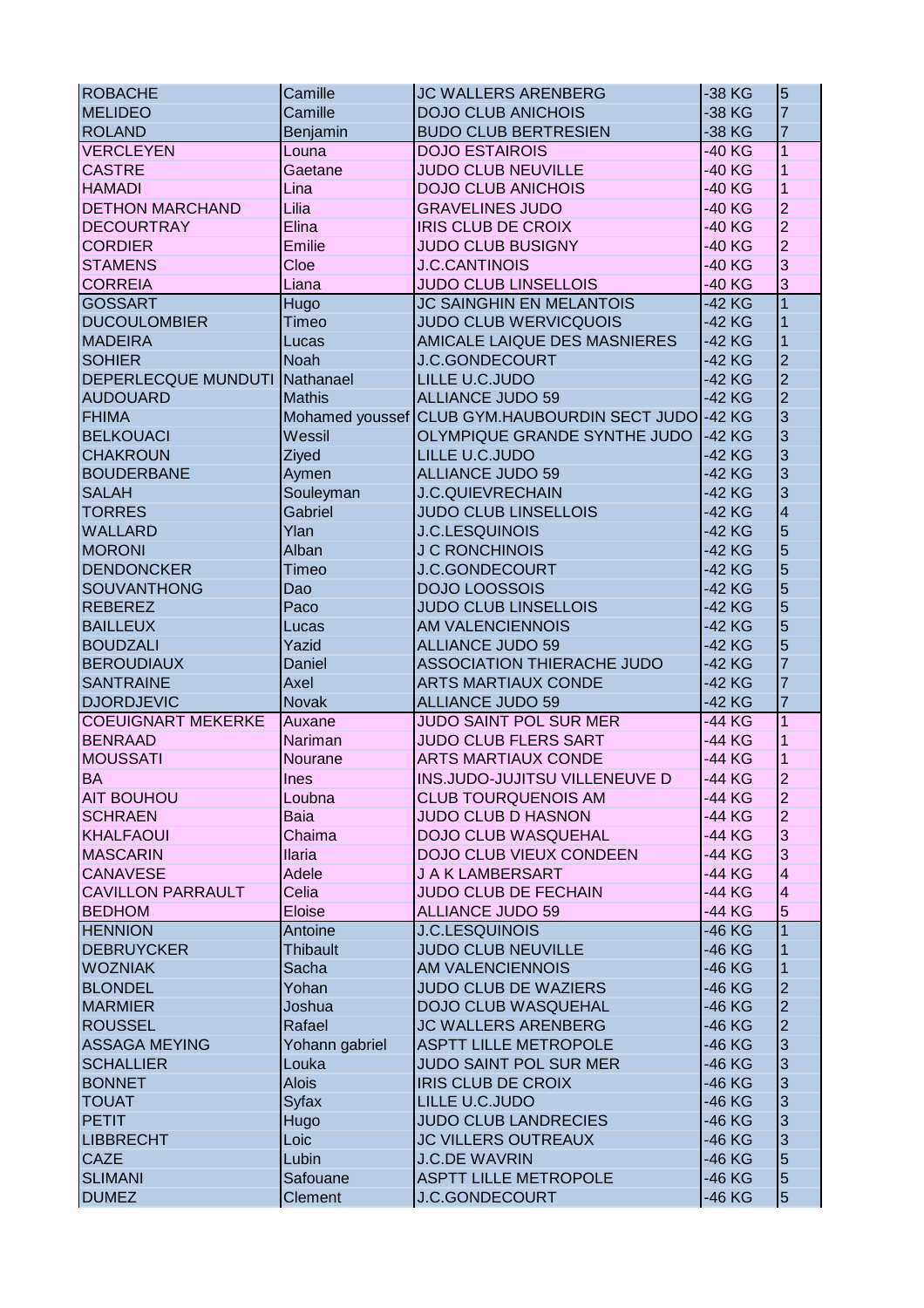| <b>MAES</b>             | <b>Charles-olivier</b> | CLUB GYM.HAUBOURDIN SECT JUDO -46 KG  |          | $\overline{5}$ |
|-------------------------|------------------------|---------------------------------------|----------|----------------|
| <b>AZZEDINE</b>         | Mohammed               | FAUBOURG DE BETHUNE JUDO CLUB-46 KG   |          | 5              |
| <b>DUPUIS</b>           | Lucas                  | <b>JUDO CLUB ENGLOSIEN</b>            | -46 KG   | 5              |
| <b>AIT MOUHOU</b>       | Ahmed amine            | <b>J.C.QUIEVRECHAIN</b>               | -46 KG   | 5              |
| <b>MANICHE</b>          | Fares                  | <b>ARTS MARTIAUX CONDE</b>            | -46 KG   | 5              |
| <b>DELHAYE</b>          |                        | DOJO CLUB VIEUX CONDEEN               | -46 KG   | 7              |
|                         | Lucas                  |                                       |          | $\mathbf{1}$   |
| <b>GAILLIARD</b>        | Taya                   | <b>J.C.CANTINOIS</b>                  | -48 KG   |                |
| SOUMPHONPHAKDY          | Anna                   | <b>JUDO CLUB LINSELLOIS</b>           | -48 KG   | 1              |
| <b>BUFI</b>             | Valentine              | <b>ALLIANCE JUDO 59</b>               | -48 KG   | $\mathbf{1}$   |
| <b>BOUCENNA</b>         | Lilya                  | <b>DOJO LOOSSOIS</b>                  | -48 KG   | $\overline{c}$ |
| <b>BOUSLAH</b>          | Sarah                  | <b>Hors Ligue</b>                     | -48 KG   | $\overline{2}$ |
| <b>VERMESSE</b>         | Emilie                 | OMNISPORTS DOUCHYNOIS JUDO            | -48 KG   | $\overline{2}$ |
| <b>BOZDOGAN</b>         | Elif                   | <b>J.C.GONDECOURT</b>                 | -48 KG   | 3              |
| <b>KACZMAREK PLANCQ</b> | Eugenie                | <b>JUDO CLUB FLERS SART</b>           | -48 KG   | 3              |
| <b>METJAR</b>           | Sana                   | <b>JC WALLERS ARENBERG</b>            | -48 KG   | 3              |
| <b>DUMERCHEZ</b>        | <b>Elise</b>           | <b>JUDO CLUB DE FECHAIN</b>           | -48 KG   | 3              |
| <b>DJOUAD</b>           | Kahina                 | <b>DOJO LOOSSOIS</b>                  | -48 KG   | $\overline{4}$ |
| <b>MAHIOUT</b>          | Baya                   | <b>JUDO CLUB NEUVILLE</b>             | -48 KG   | $\overline{4}$ |
| <b>DELANNOY</b>         | Luna                   | <b>J.C.LESQUINOIS</b>                 | -48 KG   | 5              |
| <b>AKASSOUH</b>         | <b>Shaima</b>          | <b>ALLIANCE JUDO 59</b>               | -48 KG   | 5              |
| <b>PLATEAU</b>          | Justine                | <b>ALLIANCE JUDO 59</b>               | -48 KG   | 5              |
| <b>MELIDEO</b>          | <b>Emilie</b>          | <b>DOJO CLUB ANICHOIS</b>             | -48 KG   | 6              |
| <b>CARON</b>            | Meggy                  | AMICALE LAIQUE DES MASNIERES          | -48 KG   | 7              |
| <b>JORDY</b>            | Oscar                  | <b>JC SAINGHIN EN MELANTOIS</b>       | -50 KG   | $\mathbf{1}$   |
| <b>CHEIKH</b>           |                        | Mohamed nasr-alla CLUB TOURQUENOIS AM | -50 KG   | 1              |
| <b>GRANATA</b>          | Enzo                   | <b>ALLIANCE JUDO 59</b>               | -50 KG   | 1              |
| <b>DOBY MORIAU</b>      | Samuel                 | <b>JUDO KARATE CLUB DOUAI</b>         | -50 KG   | $\overline{2}$ |
| <b>CASTELAIN</b>        | <b>Nathan</b>          | UNION SPORTIVE BONDUOISE              | -50 KG   | $\overline{2}$ |
| <b>BOCQUET</b>          |                        | <b>J.C.QUIEVRECHAIN</b>               |          | $\overline{2}$ |
|                         | Tony                   |                                       | -50 KG   |                |
| <b>PLAYE</b>            | Kilian                 | <b>SMPS DUNKERQUE</b>                 | -50 KG   | 3              |
| <b>DRUART</b>           | Adam                   | <b>JC HALLENNES HAUBOURDIN</b>        | -50 KG   | 3              |
| <b>TAHON</b>            | <b>Thibault</b>        | <b>DOJO CLUB WASQUEHAL</b>            | -50 KG   | 3              |
| <b>KOUAR</b>            | <b>Thibault</b>        | <b>JUDO CLUB NEUVILLE</b>             | -50 KG   | 3              |
| <b>LECUYER</b>          | <b>Basile</b>          | <b>JC WALLERS ARENBERG</b>            | -50 KG   | 3              |
| <b>PAILLARD</b>         | Raphael                | <b>JUDO CAUDRY</b>                    | -50 KG   | 3              |
| <b>BRUNEL</b>           | Matheo                 | J.C. DE L OSTREVENT                   | -50 KG   | 5              |
| <b>GUENFOUD</b>         | <b>Bilal</b>           | JC DE SAILLY LEZ LANNOY               | -50 KG   | 5              |
| <b>ROBERT</b>           | Samuel                 | <b>J.C.GONDECOURT</b>                 | -50 KG   | $\sqrt{5}$     |
| <b>VANKERREBROUCK</b>   | Leo                    | <b>J C RONCHINOIS</b>                 | -50 KG   | $\overline{5}$ |
| <b>HENDRYCK</b>         | Raphael                | FAUBOURG DE BETHUNE JUDO CLUB-50 KG   |          | 5              |
| <b>DUPUIS</b>           | Romain                 | <b>JUDO CLUB ENGLOSIEN</b>            | $-50$ KG | 5              |
| <b>TAAMALLAH</b>        | Loic                   | <b>JC VILLERS OUTREAUX</b>            | -50 KG   | 5              |
| <b>RAGOT</b>            | Alexandre              | NORD ARTS MARTIAUX                    | -50 KG   | 5              |
| <b>MOREAU</b>           | Nathan                 | <b>IPPON FOURMISIEN</b>               | -50 KG   | 7              |
| <b>GIGNON</b>           | Arthur                 | <b>JUDO CLUB D HASNON</b>             | -50 KG   | 7              |
| <b>PACIOCCO</b>         | <b>Noe</b>             | <b>ALLIANCE JUDO 59</b>               | -50 KG   | HQ             |
| <b>LOOTVOET</b>         | Soad                   | <b>JC COUDEKERQUOIS</b>               | -52 KG   | 1              |
| <b>COISNE</b>           | <b>Juliette</b>        | <b>DOJO CLUB WASQUEHAL</b>            | -52 KG   |                |
| SOW                     | Hawa                   | <b>ALLIANCE JUDO 59</b>               | -52 KG   |                |
| <b>RANSON</b>           | Gaetane                | <b>JC COUDEKERQUOIS</b>               | -52 KG   | $\overline{c}$ |
| <b>LE BRAS</b>          | Oceane                 | <b>CLUB TOURQUENOIS AM</b>            | -52 KG   | $\overline{c}$ |
| <b>SOWA HERLEM</b>      | Jade                   | <b>JUDO A.M HAUTMONT</b>              | -52 KG   | $\overline{c}$ |
| <b>POPULIER</b>         | Lison                  | JUDO SELF DEFENSE HOYMILLE            | -52 KG   | 3              |
| <b>GABA</b>             |                        | <b>J.C.CANTINOIS</b>                  |          | 3              |
|                         | Maelie                 |                                       | -52 KG   |                |
| <b>CHEBILI</b>          | <b>Inese</b>           | JC OMNISPORTS DE ROUBAIX              | -52 KG   | 3              |
| <b>SZYPURA</b>          | Anne charlotte         | AMICALE LAIQUE DES MASNIERES          | -52 KG   | 3              |
| <b>ELGARNI</b>          | Mayssa                 | JC OMNISPORTS DE ROUBAIX              | -52 KG   | 4              |
| <b>GARCON</b>           | Sidonie                | S.G. MARCHIENNOISE "SOGYMA"           | -52 KG   | 4              |
| <b>CLEMENT</b>          | Manon                  | JUDO JUJITSU CLUB ORCHESIEN           | -52 KG   | 5              |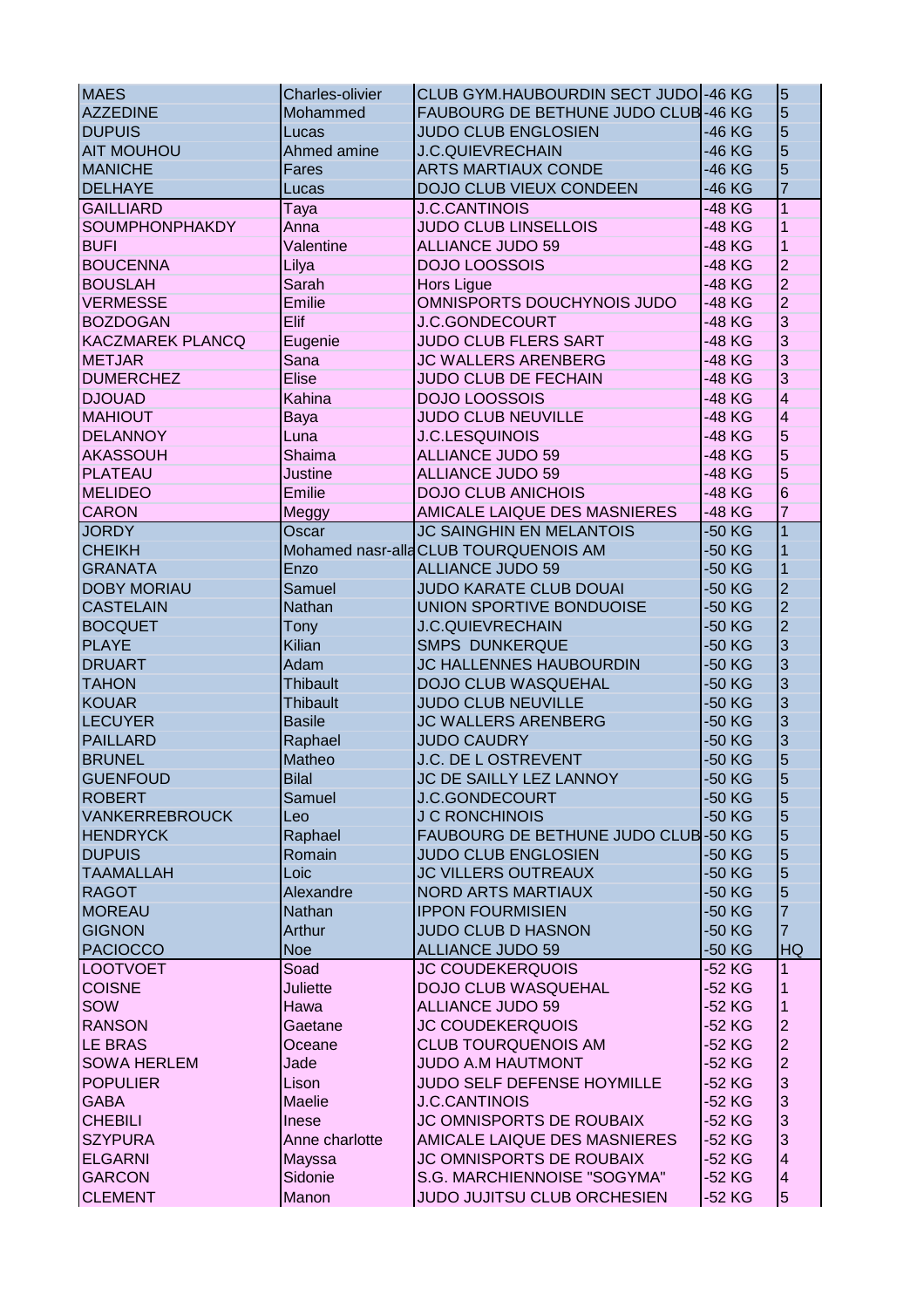| <b>GHAZOUANI</b>        | <b>Nessrine</b> | <b>SMPS DUNKERQUE</b>               | -52 KG   | $\overline{5}$          |
|-------------------------|-----------------|-------------------------------------|----------|-------------------------|
| <b>LESUR</b>            | Noemie          | NORD ARTS MARTIAUX                  | $-52$ KG | 5                       |
| <b>LENIERE</b>          | Matheo          | <b>JUDO SAINT POL SUR MER</b>       | -55 KG   | $\overline{1}$          |
| LECOCQ                  | Victor          | <b>JUDO CLUB DE RONCQ</b>           | -55 KG   | 1                       |
| <b>DEVOS</b>            | <b>Max</b>      | JC WALLERS ARENBERG                 | $-55$ KG | $\mathbf{1}$            |
| <b>KACZMAREK</b>        | Nathan          | <b>J.C.GONDECOURT</b>               | $-55$ KG | $\overline{2}$          |
| <b>FOURNIER</b>         | Cesar           | <b>DOJO CLUB WASQUEHAL</b>          | -55 KG   |                         |
| <b>DUBREMETZ</b>        | <b>Thibaut</b>  | AMICALE LAIQUE DES MASNIERES        | -55 KG   | $\frac{2}{2}$           |
| LEVRAY                  | Enzo            | <b>DOJO MERVILLOIS</b>              | -55 KG   | 3                       |
| <b>LABEEUW</b>          | Loup            | JUDO CLUB DE PONT A MARCQ           | -55 KG   | 3                       |
| LEROY                   | Cedric          | <b>JUDO CLUB FLERS SART</b>         | -55 KG   | 3                       |
| <b>LATRACHE</b>         | Mohamed         | <b>JUDO CLUB NEUVILLE</b>           | -55 KG   | 3                       |
| <b>DENYS</b>            | Anthony         | <b>DOJO CLUB ANICHOIS</b>           | -55 KG   | 3                       |
| <b>BOUHALFAYA</b>       | Ismail          | <b>DOJO CLUB LEWARDOIS</b>          | -55 KG   | 3                       |
| <b>ZEMMOUR</b>          | <b>Ouassim</b>  | <b>JC DE WATTIGNIES</b>             | -55 KG   | 5                       |
| <b>PELLEGRINI</b>       | Mael            | <b>SMPS DUNKERQUE</b>               | -55 KG   | 5                       |
| <b>WYRWALSKI</b>        |                 | <b>SMPS DUNKERQUE</b>               | -55 KG   | 5                       |
|                         | Louis           |                                     |          |                         |
| <b>MARCO</b>            | Antoine         | <b>SMPS DUNKERQUE</b>               | -55 KG   | 5                       |
| <b>CARON</b>            | Alex            | AMICALE LAIQUE DES MASNIERES        | -55 KG   | 5                       |
| <b>BENAISSA</b>         | Ayyoub          | <b>DOJO CLUB ANICHOIS</b>           | -55 KG   | 5                       |
| <b>LANTIEZ</b>          | Theo            | J.C. RAILLENCOURT STE OLLE          | -55 KG   | $\overline{7}$          |
| <b>SAYAGH BROYON</b>    | Adam            | <b>IPPON FOURMISIEN</b>             | -55 KG   | $\overline{7}$          |
| <b>DESSAU</b>           | Camille         | <b>J.C.GONDECOURT</b>               | -57 KG   | $\mathbf{1}$            |
| <b>FLODROPS</b>         | Elsa            | AM VALENCIENNOIS                    | -57 KG   | 1                       |
| <b>DESMIDT</b>          | Louise          | <b>JUDO SAINT POL SUR MER</b>       | -57 KG   | $\overline{c}$          |
| <b>DEBRUYNE</b>         | Elsa            | <b>US A.CHEMINOTS</b>               | -57 KG   | $\overline{a}$          |
| <b>POUPAERT</b>         | Maylice         | DOJO CLUB VIEUX CONDEEN             | -57 KG   | 3                       |
| <b>BROCHARD</b>         | Clemence        | <b>VALENCIENNES UNIVERSITE CLUB</b> | -57 KG   | $\overline{\mathbf{4}}$ |
| <b>MICHEL</b>           | Lilou           | <b>ALLIANCE JUDO 59</b>             | -57 KG   | $\overline{5}$          |
| <b>ROVELAS</b>          | Mohammed        | <b>JC DE WATTIGNIES</b>             | -60 KG   | $\overline{1}$          |
| <b>DUPUIS</b>           | <b>Bastien</b>  | <b>JUDO CLUB DE RONCQ</b>           | -60 KG   | 1                       |
| <b>ROUSSEL</b>          | <b>Noa</b>      | <b>JC WALLERS ARENBERG</b>          | $-60$ KG | $\mathbf{1}$            |
| <b>CHARRON</b>          | <b>Noah</b>     | JUDO SAINT POL SUR MER              | -60 KG   | $\frac{2}{2}$           |
| <b>DELANNOY</b>         | Leo             | <b>DOJO CLUB WASQUEHAL</b>          | -60 KG   |                         |
| <b>ABOUDI</b>           | Azzedine        | <b>ARTS MARTIAUX CONDE</b>          | -60 KG   | $\overline{2}$          |
| <b>BOUDISSA</b>         | Norren          | <b>DOJO ESTAIROIS</b>               | -60 KG   | 3                       |
| <b>MARTIN</b>           | Hugo            | CLUB MOUVALLOIS JUDO                | -60 KG   | <sub>3</sub>            |
| <b>HOORELBEKE</b>       | Enzo            | <b>DOJO CLUB LEWARDOIS</b>          | -60 KG   | $\overline{3}$          |
| <b>METJAR</b>           | Yassine         | <b>JC WALLERS ARENBERG</b>          | -60 KG   | $\overline{3}$          |
| <b>BEAUMONT</b>         | Adrien          | <b>J C RONCHINOIS</b>               | -60 KG   | $\overline{4}$          |
| <b>SAHLI</b>            | Raoin           | JUDO SAINT POL SUR MER              | -60 KG   | 5                       |
| <b>MUSY</b>             | <b>Maxence</b>  | <b>JUDO CLUB D HASNON</b>           | -60 KG   | 5                       |
| <b>LEVECQUE DARGENT</b> | Liam            | <b>JC WALLERS ARENBERG</b>          | -60 KG   | 5                       |
| <b>TAINMONT</b>         | <b>Jules</b>    | JUDO JU-JITSU LE CATEAU             | -60 KG   | 7                       |
| <b>MSAKOUM</b>          | Selma           | <b>DOJO LOOSSOIS</b>                | -63 KG   | 1                       |
| <b>BENMESSAOUD</b>      | Wided           | <b>JUDO CLUB FLERS SART</b>         | -63 KG   | 1                       |
| LEANZA                  | Dorina          | <b>ALLIANCE JUDO 59</b>             | -63 KG   | 1                       |
| <b>MILLE</b>            | Lisely          | A.J.LOISIRS STEENVOORDE             | -63 KG   | $\overline{c}$          |
| <b>VAUTHIER</b>         | <b>Stecy</b>    | <b>JC VILLERS OUTREAUX</b>          | -63 KG   | $\overline{2}$          |
| <b>CHARRAT</b>          | <b>Neyla</b>    | <b>GRAVELINES JUDO</b>              | -63 KG   | 3                       |
| <b>DELLOUE</b>          | Ambre           | <b>IPPON FOURMISIEN</b>             | -63 KG   | 3                       |
| <b>SOK</b>              | Kenji           | <b>JUDO CLUB DE WAZIERS</b>         | -66 KG   | $\overline{\text{NC}}$  |
| <b>PAGNIEZ</b>          | <b>Thomas</b>   | J.C. DE L OSTREVENT                 | -66 KG   | <b>NC</b>               |
| <b>HARMANGE</b>         | <b>Pierryck</b> | JUDO CLUB DE PONT A MARCQ           | -66 KG   | 1                       |
| <b>PRUIDZE</b>          | Alexandre       | <b>CLUB TOURQUENOIS AM</b>          | -66 KG   | 1                       |
| <b>DERACHE</b>          | <b>Mathis</b>   | <b>NORD ARTS MARTIAUX</b>           | -66 KG   | 1                       |
| <b>AUVINET</b>          | Victor          | <b>J.C.LESQUINOIS</b>               | -66 KG   | $\mathbf{2}$            |
| <b>DONT</b>             |                 | <b>JUDO CLUB NEUVILLE</b>           |          | $\overline{2}$          |
|                         | Aaron           |                                     | -66 KG   | $\overline{2}$          |
| <b>MOSIEK</b>           | <b>Mathis</b>   | <b>JC WALLERS ARENBERG</b>          | -66 KG   |                         |